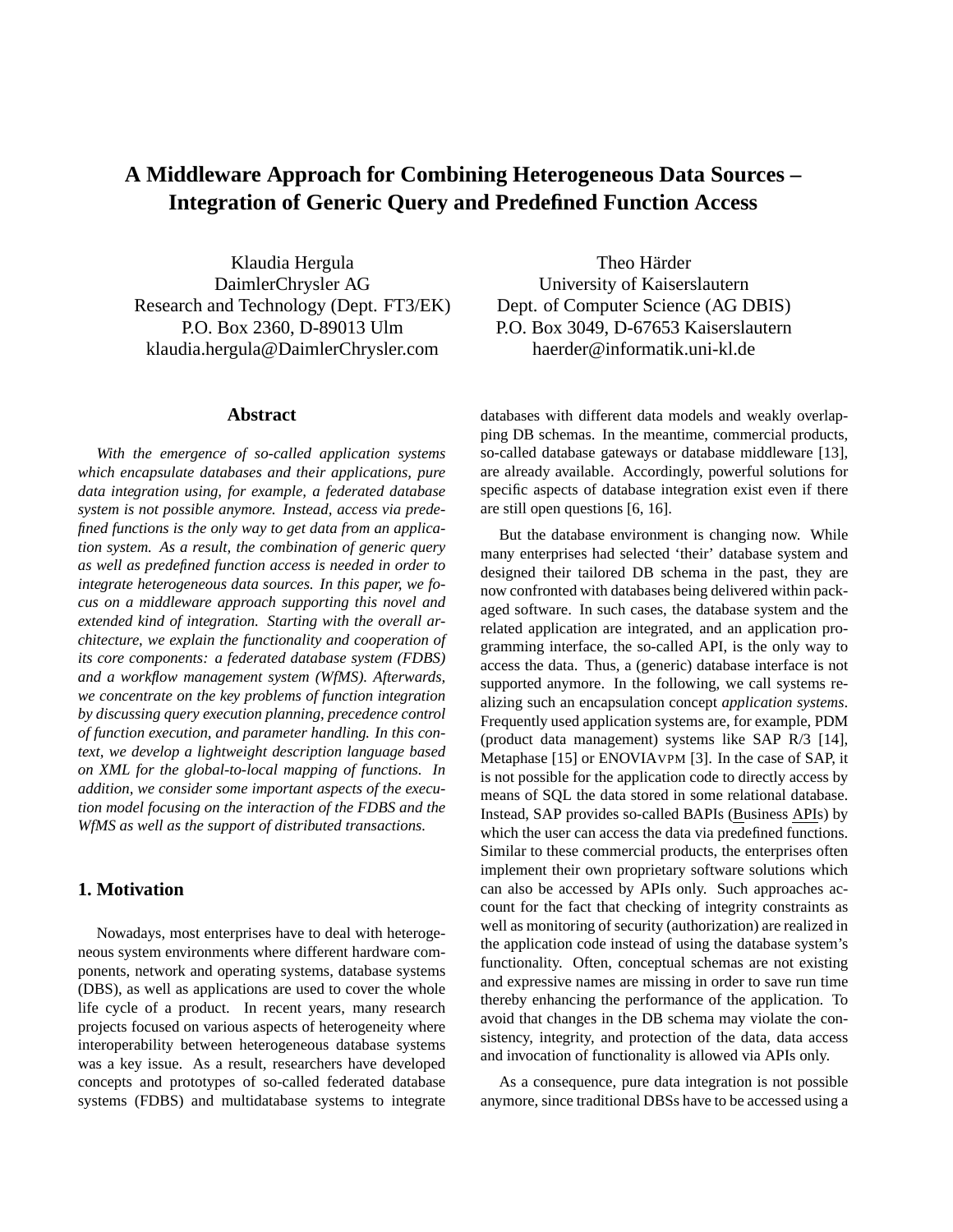generic query language (SQL) whereas application systems only provide data access via predefined functions. Instead, a combined approach of data and function access has to be achieved. Such scenarios can be encountered in many practical and/or legacy applications.

In the remainder of this paper, we present a middleware approach to integrate both data and functions. Starting from current integration approaches, we develop in Sect. 2 various requirements for functions to be integrated. In Sect. 3, we give an overview of our integration architecture introducing its major components. Afterwards, we focus on the integration of predefined function access and introduce the plan generation model and a mapping language based on XML to describe the function mapping in Sect. 4. The corresponding plan execution model is presented in Sect. 5, describing the software modules and their cooperation in more detail. After considering related work in Sect. 6, we finally summarize our ideas and give an outlook on future work in Sect. 7.

### **2. Requirements**

In the following, we will examine the requirements to be met by extending data access of generic queries to the execution of predefined functions. We reveal the various demands by following the processing steps of a query. Starting at the client side and the given interface we observe the following difficulties the middleware has to cope with.

### **Interface to the client applications:**

There are various possibilities to provide an appropriate client interface for generic query and/or predefined function requests. They may range from graphical user interfaces offering rich specification tools to conventional call interfaces requiring the input of linear query syntax. No matter how the queries are actually specified, they have to be transformed in an intermediate representation as a starting point for query evaluation. Obviously, there are two basic alternatives. Either, the access interface explicitly offers functions like methods of an object or stored procedures in an object-relational approach. Or, the functions are completely hidden behind a generic query. For instance, the function get blue cars could be replaced by the SQL query SELECT \* FROM all cars WHERE color = blue. Hence, the realized solution is dependent on the executive engine (e. g. a DBMS) as well as the anticipated interface at the client side, for example, visual query symbols or text fields for an explicit query input.

#### **Query evaluation planning:**

The result of query decomposition (performed in the FDBS) is an operator graph which embodies the overall query execution plan (QEP) including precedence relationships for the access of the participating data sources. In order to start with the query decomposition, the available functionality of the data sources (wrapper functionality) has to be known. For example, it is important to know whether a data source offers only sequential access to all objects (e. g. via a scan) or whether it accepts predicates for selective data access or even result order specification for sorted data delivery.

#### **Query processing in the middleware:**

Depending on the chosen alternative the query processor of the middleware must be able to extract those parts of a query which are issued as predefined functions of the integrated data sources. The selected query fragments have to be sent to the corresponding system components they can cope with.

#### **Interfaces to the sources:**

The middleware has to implement interfaces to the data sources to be integrated. These interfaces must overcome the heterogeneities of communication protocols as well as the heterogeneities regarding programming languages. Since the results are typically returned in different formats, the interfaces should translate them into the reference data model which is used inside the middleware. In addition, the middleware must be able to deal with the differences of error handling performed by the individual data sources. In summary, the middleware has to provide a homogeneous view across heterogeneous and distributed application interfaces.

#### **Write access:**

Another difficult issue even in the case of pure data integration is distributed write access to heterogeneous data sources. Support of a distributed transaction management is needed to guarantee the ACID principles [5]. Unfortunately, most of the integrated application systems are not able to participate in a distributed transaction processing protocol (two-phase commit protocol), since they do not support a 'precommit' state. So the middleware has to provide another solution, e. g. the definition of compensation actions.

### **Dependencies between/within application systems:**

A global function may consist of several local functions which have to be called in a predefined order. In addition, the result of a local function may be used as input for another local function. So the middleware must be able to process a predefined execution order and to provide the required parameter values.

How should these requirements be mapped to a system architecture? As the key issue of our approach, we combine the services of a federated database system to provide data integration with the services of a workflow management system to handle platform and communication heterogeneities as well as precedence control of the overall processing. In the following sections, we will detail our approach and will also consider how well the listed requirements are met by our integration architecture.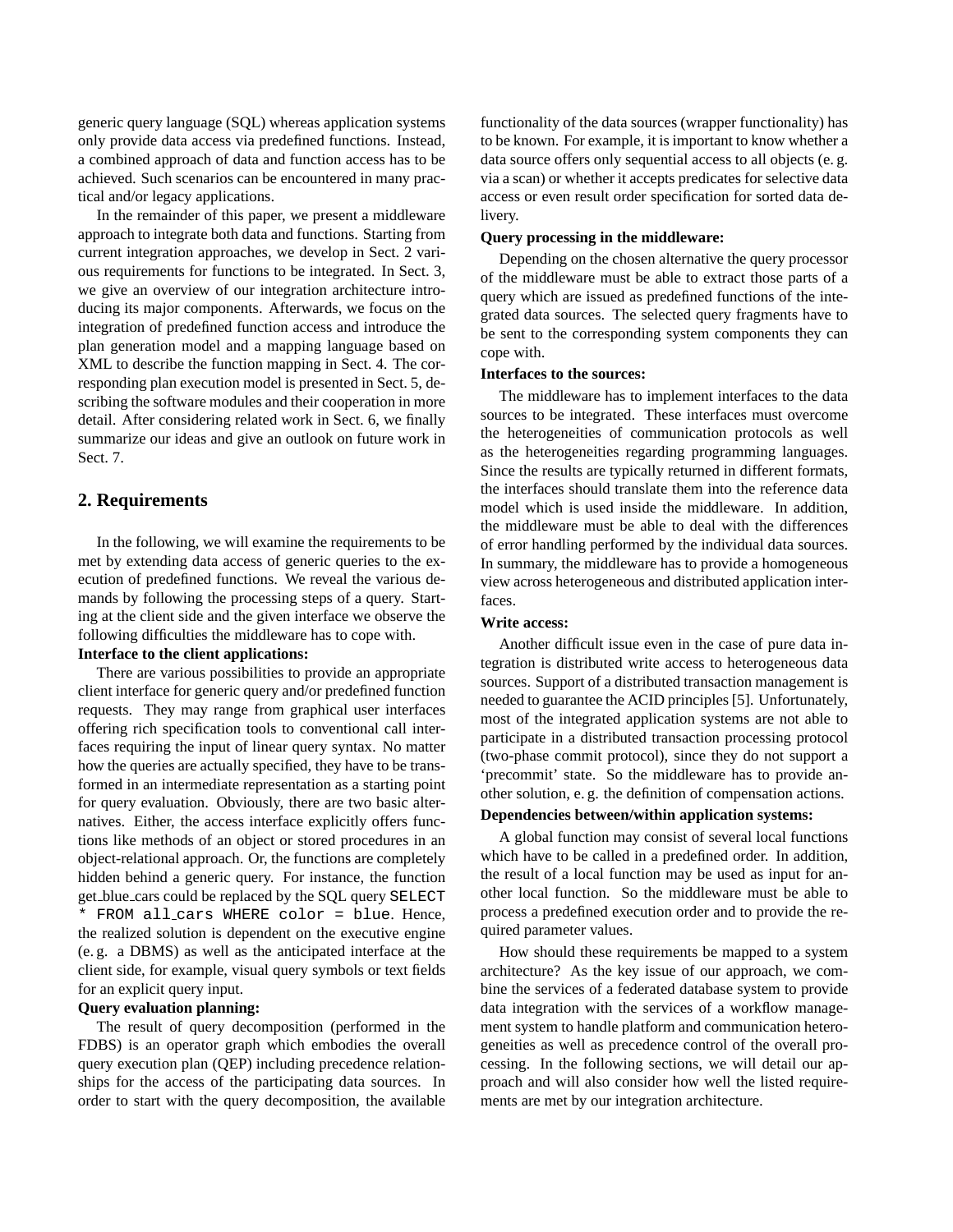## **3. Overall Architecture**

This section gives an overview of our integration architecture and its components. We will propose a three-tier architecture with an FDBS and a WfMS constituting the core components.

The global applications providing graphical data access interfaces comprise the upper tier. The data elements to be combined are stored in different data sources managed in the bottom tier. These data sources can be composed of several types as described in Sect. 1, e. g. database servers and application systems. The goal of our integration architecture is to enable the global applications to transparently access the data sources, no matter if they can be accessed by means of SQL or functions.

The middle tier, the so-called integration server, consists of two essential components: an FDBS realizing the data integration, and a WfMS invoking and controlling the access to predefined functions. The applied workflow is a production workflow, i. e., it represents a highly automated process and integrates heterogeneous and autonomous application systems [11]. The global applications can access the integration server via an object-relational interface connecting them to the FDBS. The FDBS evaluates the global queries and functions and activates the WfMS if necessary. The interface connecting the FDBS and the WfMS may be realized in three different ways:

- by means of a wrapper according to the draft of SQL/MED (Database Language SQL – Part 9: Management of External Data, [9]);
- by implementing user-defined functions (UDF) as table functions, i. e., the UDF is used in the from clause of an SQL query;
- by calling the WfMS via stored procedures.

In every alternative, the result data derived by the workflow engine is kept using tables (relations) inside the FDBS. We will call such data *abstract table queues* (ATQs) in the following. The activated workflow engine realizes the function integration by calling the local functions of the integrated application systems as specified in the given workflow process. After completion the retrieved data is returned to the FDBS where it is subject to further processing (combination with other ATQs, output preparation, etc.).

Next, we will examine the roles the FDBS and WfMS may play in the architecture. We can outline a spectrum of possible constellations with the following extremes:

• *Pure FDBS solution*: The FDBS realizes both the generic data access and the predefined function calls. In this case, the application systems are accessed by wrappers which have to be provided for each application system. This solution allows to translate the heterogeneous ATQs derived from the heterogeneous data sources into a homogeneous data view very early, namely as a view

of the FDBS data model. This means that we can take advantage of the whole functionality provided by the FDBS, above all its optimization capability and the supported operations to select, combine, and transform the retrieved data (e. g. projections, joins etc.). In addition, the query processing is very flexible since the queries can be processed dynamically at run time. Unfortunately, a separate wrapper for each application system has to be implemented to hide the existing heterogeneities.

• *Pure WfMS solution*: Considering the WfMS alternative, all data sources – application systems as well as databases – are accessed by the WfMS. This approach offers the advantage that the access to the heterogeneous systems is transparent to the developer of the integration server, since the WfMS deals with the heterogeneities concerning the communication protocols and interfaces. On the other hand, the processing of global requests is absolutely static because the workflow process has to be completely defined at build-time. Therefore, the only dynamical aspects in the run-time component are those concerning reactions to events.

Using both the FDBS and the WfMS, we want to explore a solution between the extremes outlined above. In the remaining sections, we assume that the WfMS is connected to the FDBS via a UDF used as table function which returns the workflow results as an ATQ. Further details will be given in Sect. 5.

In order to make clear how a global query is processed by the middleware, we illustrate each step separately (see Fig. 1). Starting with a global query (step  $\circled{1}$ ) the FDBS's query processor has to evaluate which parts of the query can be processed by which data source (step  $\circled{2}$ ). Those parts concerning functions are handed over to the UDF (step  $\circled{3}$ ) which calls the WfMS (step  $\circled{4}$ ). The workflow engine chooses the corresponding workflow process and executes the appropriate function calls (step  $\circledS$ ). The results are returned to the FDBS as ATQs. The other parts of the global query are processed by the FDBS, i. e., the query is divided into the appropriate SQL subqueries for the data sources (step  $\circledcirc$ ). The returned results are then further processed by the query processor and merged to the global result.<sup>1</sup>

All issues of query processing in the FDBS are well explored [2, 12]. Therefore, we will focus on the new aspects of our integration architecture. How can we smoothly integrate predefined function calls into the overall processing of an FDBS? For this purpose, we develop a description language by which the mapping of global functions to local ones can be specified. Afterwards, we present the execution model which finally realizes the integration of generic query and predefined function access.

<sup>&</sup>lt;sup>1</sup>In particular, UDFs represent a proven mechanism available in objectrelational DBMS. Our initial prototyping approach uses UDFs and is based on DB2 UDB and MQ Workflow.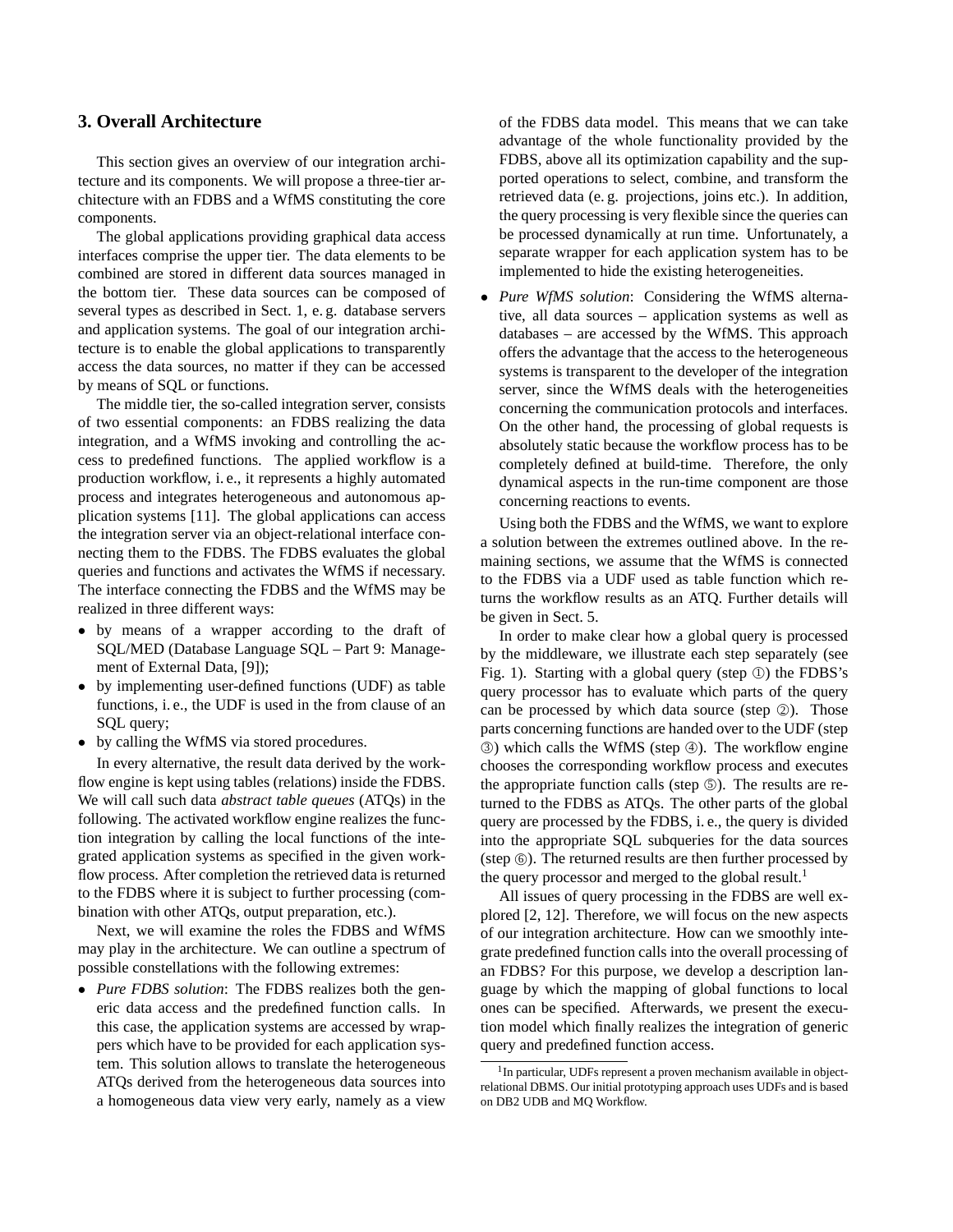

**Figure 1. Integration architecture.**

### **4. Plan Generation Model**

After having presented the overall architecture, we now concentrate on a descriptive model to support the plan generation for global-to-local function mapping. Before describing the mapping itself we have a look on the tasks to be performed in a function mapping. First of all, the engine implementing the mapping must be able to call the local functions of the application systems. If there are dependencies between the local functions, a predefined execution order must be followed. Calling a function the engine must provide the required input parameters, that is, the parameters' data types have to be checked and value conversions must be carried out if necessary. Moreover, we have to cope with (n:m)-mappings regarding the parameters. In such cases, the parameters have to be adjusted by, for instance, merging or dividing them. Getting the output parameters returned by the local functions, the WfMS has to handle intermediate results which either are used as input for a local function or have to be transformed into the corresponding ATQ for the FDBS. Aside from these parameter-specific issues, the integration server must cope with different error codes and events returned by the application systems.

In order to be able to perform the described tasks, several types of information are needed. First, knowledge about the application systems to be integrated is required. Second, the global functions and the mapping itself must be defined. Moreover, the FDBS must know the input parameters for the UDFs and the resulting ATQs, because it has to translate and optimize the global query as well as to prepare the overall QEP. Focusing on the access to predefined functions the FDBS has to know which data may be retrieved via which ATQs. In addition, it must take into account the capabilities of the engine generating the ATQs, i. e. the WfMS. Does it only support a scan of the integrated data source, or is it possible to delegate operations like projections or selections? Or is it even possible to request a specific result order? Based on this information, the query processor optimizes and transforms the global query and, finally, generates a decomposable plan for the query execution. Those parts defined as a workflow schema will then be executed by the WfMS as a workflow instance.

In the following, we develop a mapping description which consists of two description documents based on XML (Extensible Markup Language, [20]): one illustrating the sources to be integrated and the other specifying the mapping to be performed. Since our intention is to keep the description as independent as possible from the implementation, the descriptions are not explicitly designed for the use with an FDBS and a WfMS. Moreover, access to the functions will be realized separately from the data integration, so we focus on the functions only. Thus, what we describe is a mapping between existing local functions and global ones which represent a kind of view on the local functions. In our architecture, the global functions serve as ATQs for the UDFs within the FDBS. After having explained how these descriptions look like, we additionally show to what extent the descriptions can be generated and where the interaction of the user is still needed.

### **4.1. System Description**

The first part of our description contains information about the application systems to be integrated. Since the integration server resp. the WfMS realizes the access to the application systems, it is necessary to provide the required facts about the available functions and their signatures. Moreover, the location, i. e. the machine where the application system runs, the communication protocol and the executable program are essential items. Each application system is described in a single document which can be stored in a kind of repository. Since we want to use XML for the system descriptions we have to specify a DTD defining their structure. Examples can be found in [8].

Using the system description as metadata, the integration server should be able to call the functions of an application system and to handle the parameters without requiring further information.

In addition, we specify the global functions which should be provided in the global API in a separate XML document. These global functions can then be called by the global applications when connected to the integration server. After having completed the system description, the specification of the mapping itself can take place.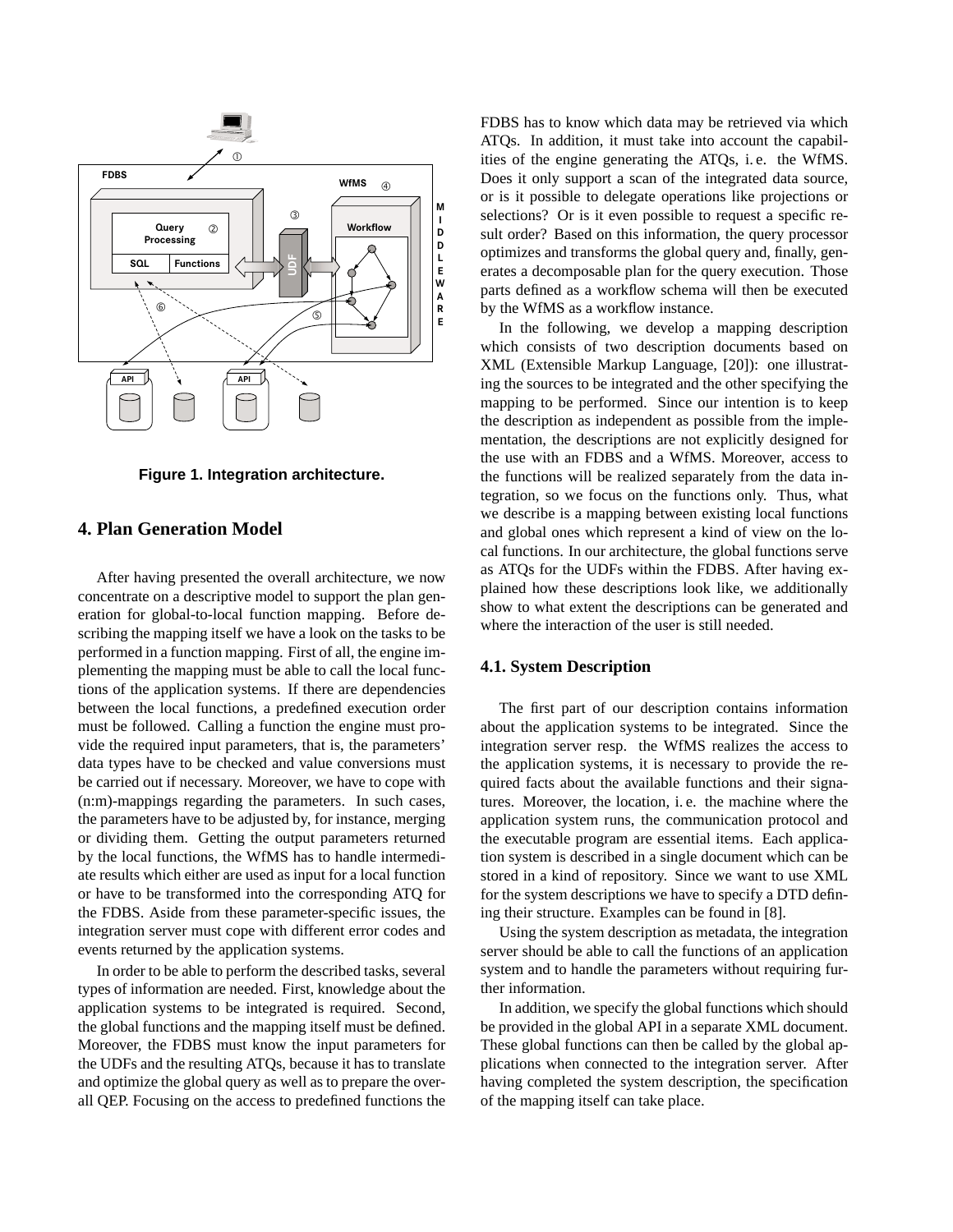#### **4.2. Mapping Specification**

The next step in our descriptive model is the definition of the mapping language. The basic idea is to describe the mapping from global to local functions from their parameters' point of view by specifying dependencies between the parameters. Assume that there are no dependencies between the global functions, we can describe the mapping for each global function separately. Proceeding this way the complete mapping may be represented as a directed acyclic graph as illustrated in Fig. 2.



**Figure 2. Mapping description by means of dependencies.**

In this graph, the function mapping from one global function  $F_q$  to three local functions  $f_1$ ,  $f_2$ , and  $f_3$  is specified. Since the WfMS processes the function calls and returns the result for the FDBS, the global function  $F_q$  represents the result of the workflow process. The input of  $F_q$ is represented as the parameters  $in_1$  and  $in_2$ , the output as *out*<sub>1</sub> and *out*<sub>2</sub>. The input of  $F<sub>q</sub>$  is used as input for the local functions  $f_1$  and  $f_2$ . The output of the local functions is then mapped to a global output parameter (e.g. from  $f_2$ ) to  $F_q$ ) or is used as input for another local function (e.g. from  $f_1$  to  $f_2$ ). In addition, the function *concat* is needed to concatenate the results of  $f_2$  and  $f_3$  returning the value for the output parameter  $out_2$  of  $F_q$ . The UDF finally has to transform the resulting list into an ATQ for the FDBS.

Note, if we consider the parameters and their dependencies, we can derive a directed acyclic graph where the parameters represent the nodes and the dependencies represent the edges. Right to that point, the definition of the execution order of the source functions is still missing. However, we do not have to define it explicitly if we refer to graph theory. A topological sort of the directed acyclic graph delivers a possible execution order. Since the dependencies define a partial order on the parameters, multiple topological sort orders are possible. This indicates that some parameters are independent and the functions can be processed in parallel. As a result, we are able to represent the parameter mapping as well as the execution order of the source functions in a coherent way.

So far, our approach only covers the case in which both systems are congruent w. r. t. parameter identifiers and data types. We still miss information needed to overcome the heterogeneities, e. g. operations concerning the parameters like converting their data types or combining them. Such operations are considered as functions and can be embedded in the mapping description (compare the function *concat* in Fig. 2). Thus, the representation remains homogeneous.

For the mapping language, we describe the dependency graph by enumerating the involved nodes, that is the function parameters, and the edges between them, that is the dependencies. In our approach, we use the current working draft of the linking language XLink (XML Linking Language, [21]). This linking mechanism extends the wellknown link concept of HTML. In our paper, we will not explain the whole functionality of XLink, but consider the relevant parts for the mapping only. We make use of socalled extended links which allow the linking of any number of XML documents. What is so special about it is the fact that the linked documents don't need to provide an outgoing link. Hence, in our case we can define links between the parameters specified in the single system descriptions. An extended link consists of so-called locators and arcs where the locators define the participating sources and the arcs define the traversal behavior.

To describe the dependencies between the parameters, we use the extended link concept representing parameters as locators and dependencies as arcs. The DTD for the mapping description is shown in Fig 3. Here we can sketch only the basic idea, the full details can be found in [8].

| ELEMENT function map (node, dependency+)   |                                           |            |                      |
|--------------------------------------------|-------------------------------------------|------------|----------------------|
| ATTLIST function map</td                   |                                           |            |                      |
| xmlns:xlink CDATA                          |                                           |            | $\#$ FIXED "http://" |
| xlink:type (sim ext loc arc) #FIXED "ext"> |                                           |            |                      |
| ELEMENT node EMPTY                         |                                           |            |                      |
| ATTLIST node</td                           |                                           |            |                      |
| xmlns:xlink CDATA                          |                                           |            | #FIXED "http://"     |
|                                            | xlink:type (sim ext loc arc) #FIXED "loc" |            |                      |
| i d                                        | TD.                                       | #REOUIRED  |                      |
| xlink:href CDATA                           |                                           | #REOUIRED> |                      |
| ELEMENT dependency EMPTY                   |                                           |            |                      |
| ATTLIST dependency</td                     |                                           |            |                      |
| xmlns:xlink CDATA                          |                                           |            | #FIXED "http://"     |
|                                            | xlink:type (sim ext loc arc) #FIXED "arc" |            |                      |
| from                                       | <b>TDREF</b>                              | #REOUIRED  |                      |
| <b>Example TDREF</b><br>to                 |                                           | #REOUIRED> |                      |

#### **Figure 3. DTD for the mapping description.**

Using these documents (system descriptions and mapping specification) as input, an appropriate engine is now able to process the integration of the predefined functions.

### **4.3. User Interaction and Automatic Generation**

Going through the mapping specification process step by step, we discuss which parts need user interaction and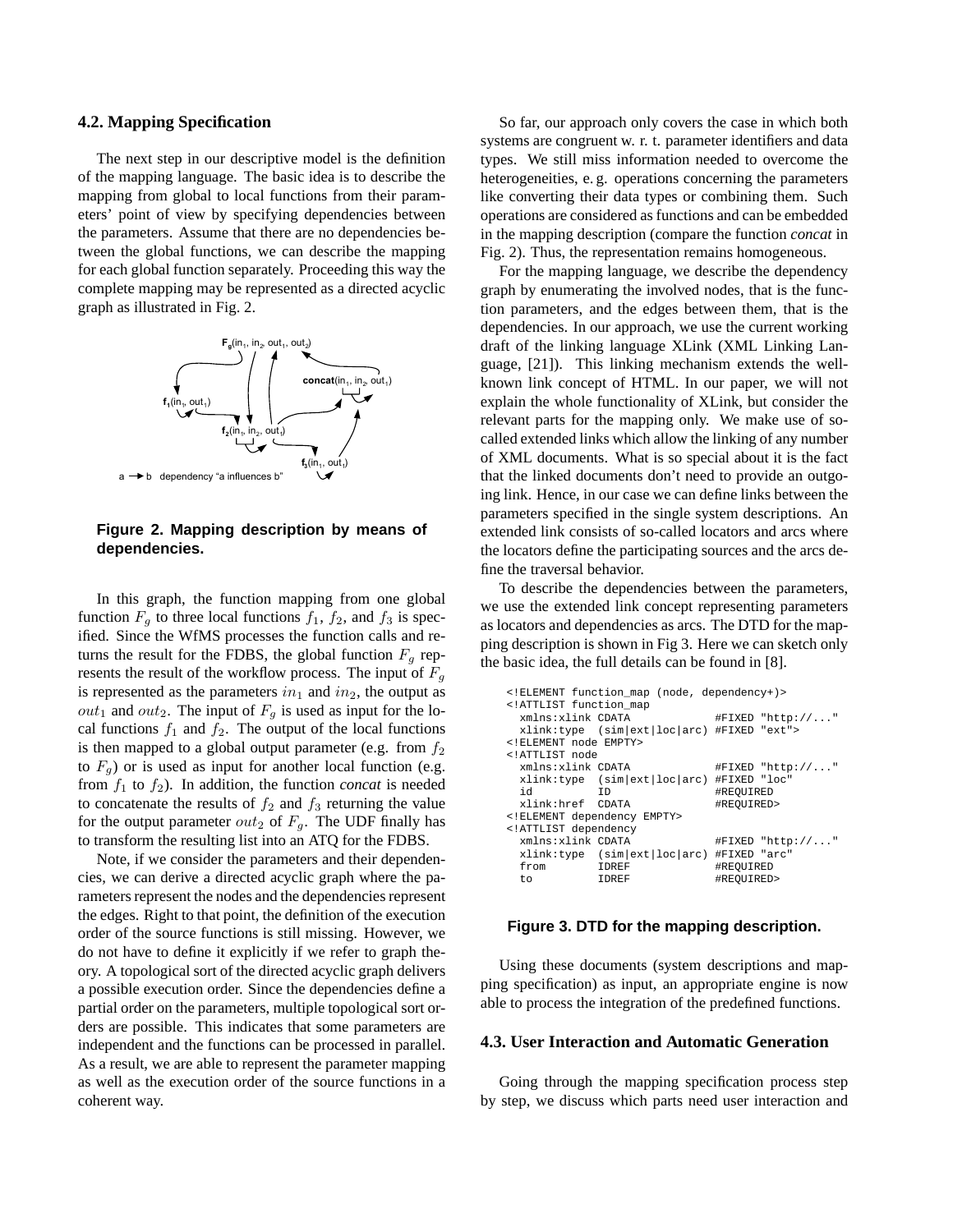which can be generated automatically to some extent. The basis for the mapping specification are the system descriptions which, at best, are written down by the developers of the application systems. There are two possibilities: Either, there already exists a kind of repository where the application systems are described. In this favorable, but unlikely case, the descriptions have to be transformed into the appropriate XML document only. Or, there is no formal description yet, so the user has to describe the application system as an XML document. In any case, the user must define the API containing the global functions besides the description of the application systems.

When the system descriptions are completed, the user specifies the function mapping. This mapping specification as well as the system descriptions are then used as input for the build-time component of the WfMS. Based on the provided information a workflow process is built up within the build-time tool. The user can now determine further workflow-specific details. Based on this workflow process the build-time component generates the corresponding description which is given in the workflow process definition language (WPDL, [19]). This workflow process definition can then be used as input for the run-time component of a WfMS. In addition, the WPDL specification is automatically mapped to our XML-based mapping language generating an XML document. The description process is completed with the resulting XML document containing the mapping specification.

## **5. Plan Execution Model**

In the following, we will describe the executive components of our architecture which realize the combined query and function access. As shown in Sect. 3, the integration server consists of two engines processing the global queries together. Since the required functionality to be provided by the FDBS is known from several approaches regarding algebra graphs and heterogeneous plan generation we will not go into this topic in further detail, but refer the interested reader to [17]. Instead, we will concentrate on the workflow run-time component, the connection between the FDBS and the WfMS, and finally have a look on the available support for distributed updates.

#### **5.1. Workflow Run-Time Component**

As described in the previous sections, the run-time component of the WfMS represents the executive engine for our function mapping. Based on the process description generated by the build-time component, the workflow engine takes the input parameters of the FDBS and starts calling the appropriate functions in the specified order. It also guarantees transparent access to the different platforms which includes heterogeneous communication protocols, different operation systems, and the varying representations of the data types in different programming languages. In addition, it must be able to cope with different kinds of error handling, e. g. exceptions or return codes. Unfortunately, most WfMSs do not support data type mapping like casts from integer to real. However, this functionality is needed, since the output parameter of one local function is often mapped to another function's input parameter of different data type. So we add another system to our architecture – we will call it the helper system – which provides those functions needed for the conversion of data types. Moreover, the helper system may also contain functions like *concat* introduced in Sect. 4.

#### **5.2. UDFs Building the Bridge Between Relations and Functions**

The implementation of the UDF is one of the most challenging parts in our architecture, since it has to represent a bridge between two systems supporting different representations of data. As we know, the FDBS stores its data in relations whereas the WfMS supports basic and semicomplex data types. So the UDF has to transform the results returned by the WfMS into corresponding ATQs for the FDBS. Considering a global function, the UDF has to provide the input parameter values for the WfMS and, in the opposite direction, the output parameter values for the FDBS. Each UDF creates for the corresponding global function an ATQ containing the output parameters as its attributes. For our example, the global function  $F_q(in_1, in_2, out_1, out_2)$  is represented as the relation  $F_q$ containing the attributes  $out_1$  and  $out_2$ . The input parameters are still used as input parameters for our table function. The global function is then translated to the following SQL query:

```
SELECT \mathit{out}_1\, ,\, \mathit{out}_2FROM TABLE (F_g(in_1, in_2)) as F_g
```
As a result of the heterogeneous plan generation, the FDBS calls the UDF with the given input parameter values. The UDF then starts the workflow engine providing the values as input for the workflow process. After successful execution the resulting output is transformed to an ATQ containing the attributes listed in the select clause.

#### **5.3. Transaction Management**

Write access to data sources adds difficult problems to our integration architecture. The following issues have to be solved:

• When integrating data sources with overlapping schemas, dependencies between the sources may arise. In that case, integrity checks over several data sources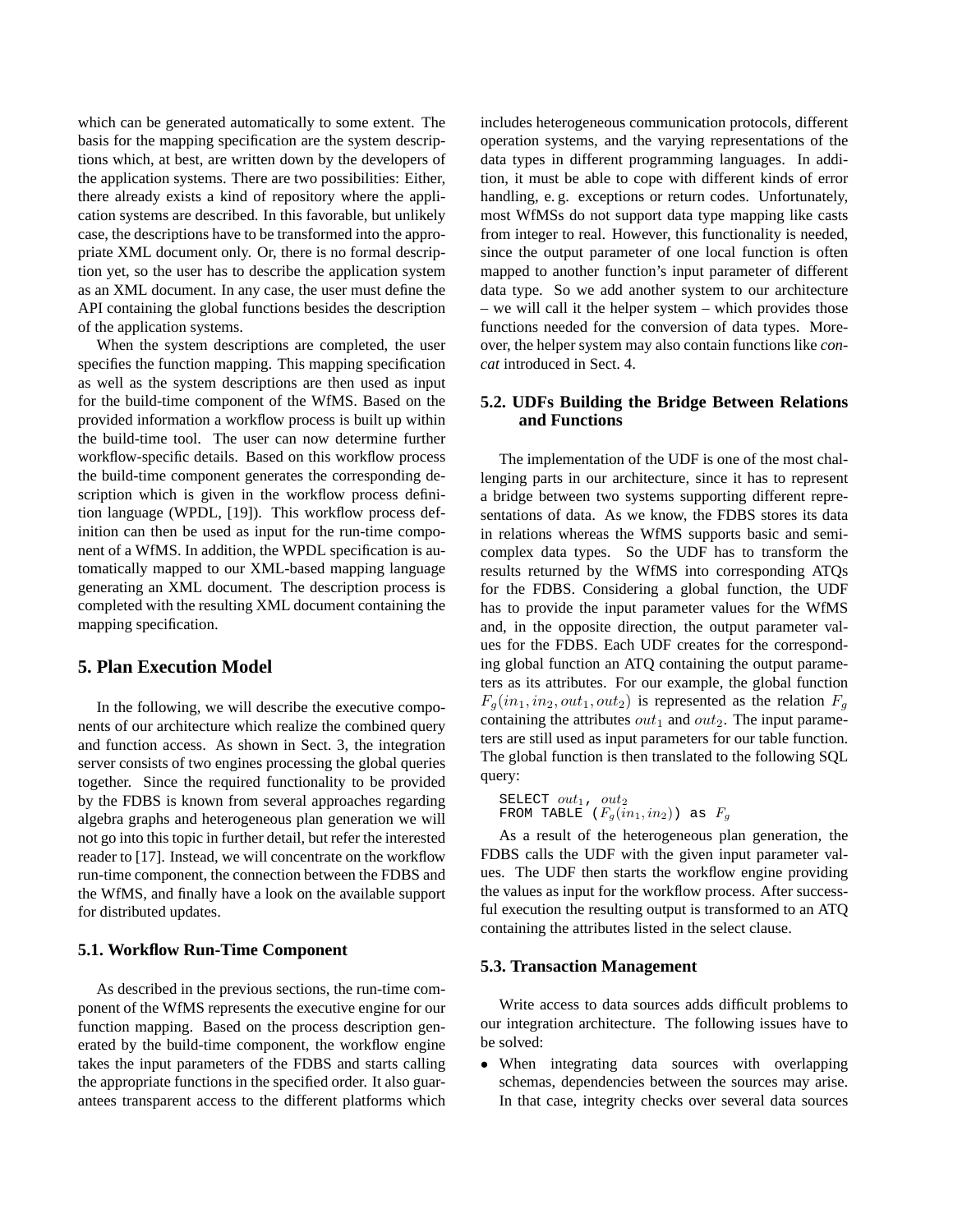have to be realized. Therefore, a kind of global integrity control is needed.

- Another issue arises from creating global data objects by bringing together data extracts of several data sources. Often, these global objects are the result of views. Therefore, the well-known problems regarding updatable views may occur.
- The most important point when supporting updates is to guarantee the consistency of the data by providing a transaction management. In our case, we even need a kind of heterogeneous transaction management in order to be able to support distributed updates over heterogeneous data sources.

Here we only want to sketch some aspects related to transaction management.

If we want to support distributed updates in our integration server a distributed transaction management has to be provided. However, a distributed transaction management may be realized only if the participating systems support a two-phase commit protocol (2PC). We can expect such a functionality from most of the DBSs, whereas application systems are usually not designed to support a 2PC. As a result, we have to consider two points:

- How do we realize a distributed transaction management for the integration server, i. e. the WfMS?
- When the WfMS also does not support a 2PC protocol, how can we provide distributed transaction processing within the FDBS given the WfMS participates and controls the precedence flow of processing?

Analyzing the first problem, a conventional transaction management cannot be realized due to the missing 2PC support by the application systems. If we are not able, however, to initiate a rollback in the integrated systems we have to apply compensations. This means that we have to specify a compensation function for every function called by the WfMS. In the case that a participating system fails in a distributed update, the compensation functions have to be executed for those systems which have already finished their work successfully. This idea has been introduced in [10] for workflow systems and is called the concept of compensation spheres. A compensation sphere may consist of transactional as well as non-transactional activities. When mapping a global function to a workflow process, all activities contained establish a compensation sphere and, thus, a new kind of unit of work. As a result, we are able to support distributed updates.

The second issue we have to cope with is the fact that the WfMS itself does not support a precommit state to the outside. As a consequence, the FDBS cannot process a distributed update across the DBMSs and the WfMS. As long as there is only one source not supporting the 2PC there is another possibility to realize a distributed transaction. In

that case, the FDBS sends a prepare-to-commit to the participating sources except for the non-transactional source, i. e. the WfMS. After all sources have sent their ready-tocommit, the FDBS starts the WfMS with its piece of work. Now, the result of the WfMS is decisive for the whole transaction. If it succeeds, a commit is sent to all the other sources. If the WfMS fails, the FDBS forwards an abort to the databases. Thus, we can guarantee the consistency of our data.

Comparing our approach with the requirements described in Sect. 2, we have proposed the following solutions. In the client interface, global functions are hidden behind SQL queries which are processed by the FDBS. Its query processor has to forward those parts of the global query to the WfMS which concern the predefined function access. The correct execution of the local functions is then realized by the workflow engine. In addition, it manages the heterogeneous interfaces to the integrated sources and keeps them transparent to other middleware components. Regarding distributed updates we propose to apply the concept of compensation spheres.

### **6. Related Work**

Many approaches to support the integration of functions in addition to the integration of data choose object-oriented concepts [1, 4, 7, 17]. Such techniques enable the description of the structural characteristics of a source as well as the behavior of the instances by means of the definition of methods and functions. These approaches follow up the operational mapping apart from the structural mapping of the pure data integration. The operational mapping defines correspondences between operations on different levels. The operational integration then extends the application area of integration from the reuse of data to the reuse of data and application software. The referenced approaches do not provide a general methodology comparable to [16] for the schema integration. Instead, all the platform heterogeneities are solved in the proprietary implementations of the global functions. Furthermore, there are no or just a few means for the modeling of semantics in the global schema. However, more complete and declarative specifications may facilitate the process of integration and contribute to the understanding of the system and function dependencies.

Another approach is presented in [18]. The concept of megaprogramming considers the composition of components provided by heterogeneous, autonomous, and distributed software modules as methods, the so-called megamodules. The goal is to compose the methods in order to develop new applications and, at the same time, to keep the autonomy of the software modules. Megaprogramming focuses on the horizontal integration, i. e. combining components rather than realizing an integrated access to